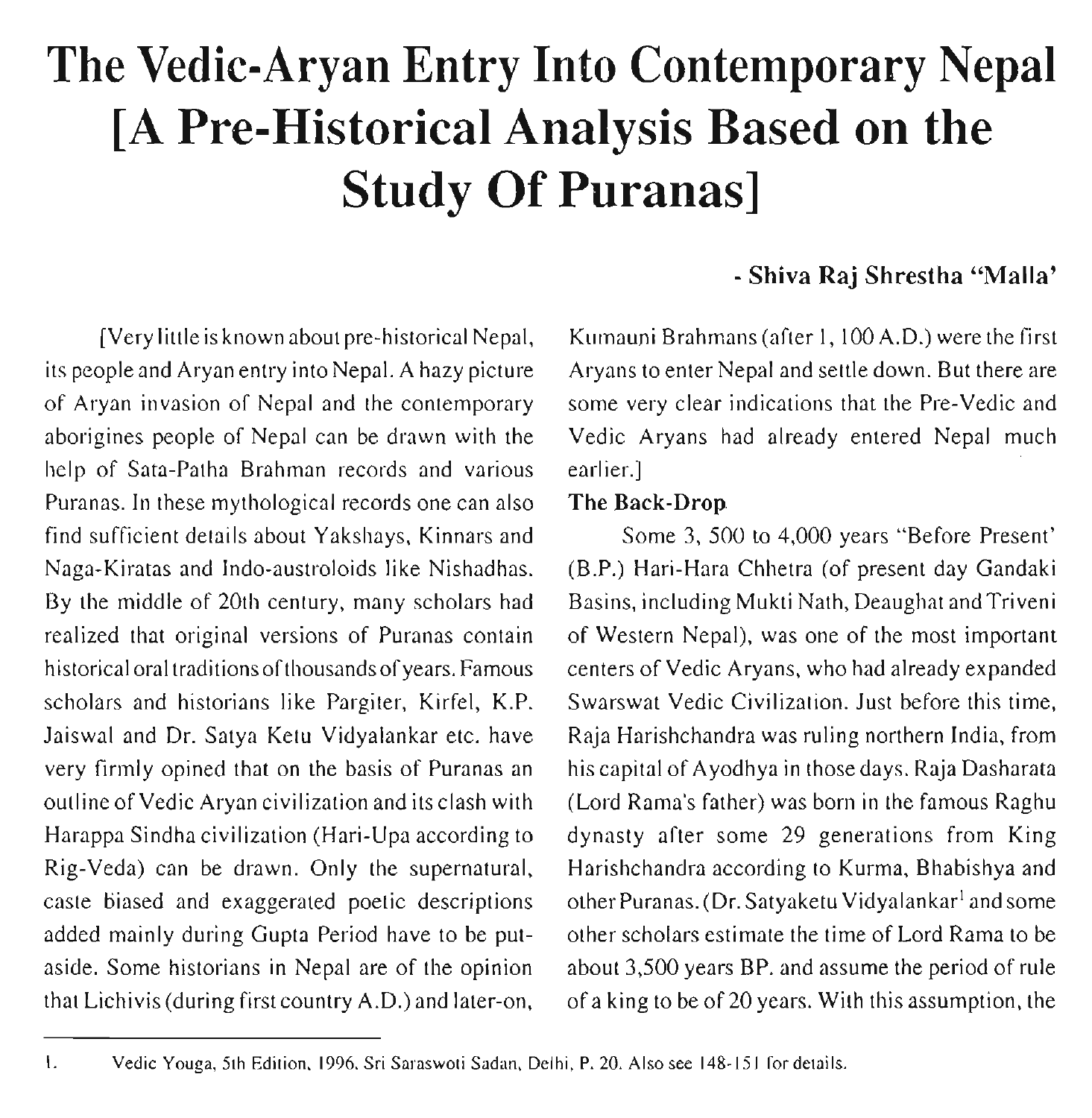time of King Harishchandra, Guru Vashista (the **4000** BP) were still practicing slashing and burning earlier one) and Viswamitra (the first one) can be techniques to conquer new territories in India and estimated to be around **4,080** B.P. It seems that the Nepal and fix the habitation of Aryan population. Raj Guru Vashista (of Lord Rama's time) was the They were firmly established up to Kurukchetra (the head of the Vashishta "Pitha" (center of learning), region near Delhi), Panchal (present day Bareliprobably born in the same family. Around the time of Muradabad in Uttar Pradesh) and Ayodhya (on the Lord Rama, Mithila was yet another important center South Banks of Sarayu River) of India, but they had of Vedic Aryan civilization. It is also worth noting not succeeded to conquer the foot hills plains of the that "Janaka" was the title of the kings of Mithila and present day Northern Bihar and Western and Eastern Goddess Sita's father was Sir-Dhoj "Janak", who was Nepal Terai lands, as these areas were covered with of course, contemporary to King Dasharata-11. These extremely dense foothill jungles, which weresparsely estimated dates are important as Deaughat and populated by Indo-Austroid tribes like Nishadh and Janakpur are related to these great names and also Santhals. This great jungle lying in the area north and with the entry of Aryans into Nepal. [Mr. Sankalia northeast of present-day Avadha region of India was (Ramayana Myth or Reality ?)<sup>2</sup> after analyzing Vedic called "Naimishayaranda" and probably covered the and Puranic data, presented by pargiterand Pusalkar whole of northern regions, north of River Ganga, and opinions of Bhargava, R.C. Majumdar and other including basins of River Goamati, Sarayu (Karnali) scholars, places the time of birth of Lord Rama at and Gandaki. According to "Sath Path Brahman" **<sup>4</sup>** about 1,500 B.C. and foundation of capital of Ayodhya (supposed to have been written some 3,000 years at around **2,000** B.C. Mr. Sankaliaalso mentions that B.P. in Latter Vedic Age), a king named Mathav archaeological excavations at Chirand at the Videha, encouraged and accompanied by his priest confluence of Ganga and Ghogra (Karnali River) Gautam Rahugana, Viswanarea (holy fire) and large have yielded evidence of pastoral-cum-agricultural army, marched through the northern part of this civilization at this area around 2,000 B.C. or **4,000** jungle (slashing, burning and making roads for their BP. Pargiter (in his famous book Ancient Indian horses and chariots). It is indicated in "Sath Path Historical Traditions)3 has tried to prove that the Brahman" that Kingdom of Koshala (present day Maha-Bharata War had taken place at around **1,100** Sitapur-Gonda Areaof Uttar Pndesh) was inexistence B.C. and on the basis of Puranic Vansavalis (King at that time. River Sada Nira (Gandak) was the Name Lists) Places the time of Lord Rama to be eastern border of Koshala. For the first time this way, around **1,600** B.C. or **3,600** year B.P. "Vedic Age" is the Aryans succeed to cross River Gandaki and generally considered to cover the time period of establish kingdoms up to the eastern regions of **2,500** B.C. to **1,000** B.C. or upto the time of Debapi Nepal. Even now, there is a hermitage of Rahugana the brother of Santanu (father of Bhishma Pitamaha near Deaughat. (Rig Veda **1/90/7** describes Rishi of Mahabharata fame.)] Gautam as son of Rahugana). The Kingdom of Videha **The Great March** (Mithila) is believed to have been created by King The Aryans of Early Vedic Age (of some **4500-** Mathav Videha. The Aryans could not have advanced

**<sup>2.</sup> People's Publishing House. Delhi. Reprint 1991, P. 60.** 

**<sup>3.</sup> As quoted by Majumdhar R.C. (ed) The Vedic Age, 1965, P. 274.** 

**<sup>4.</sup> Ibid (I) P. 82, 123 and 142 (based on Sath Path Brahmin 1/4/4/14 and 1/4/1/10-19)**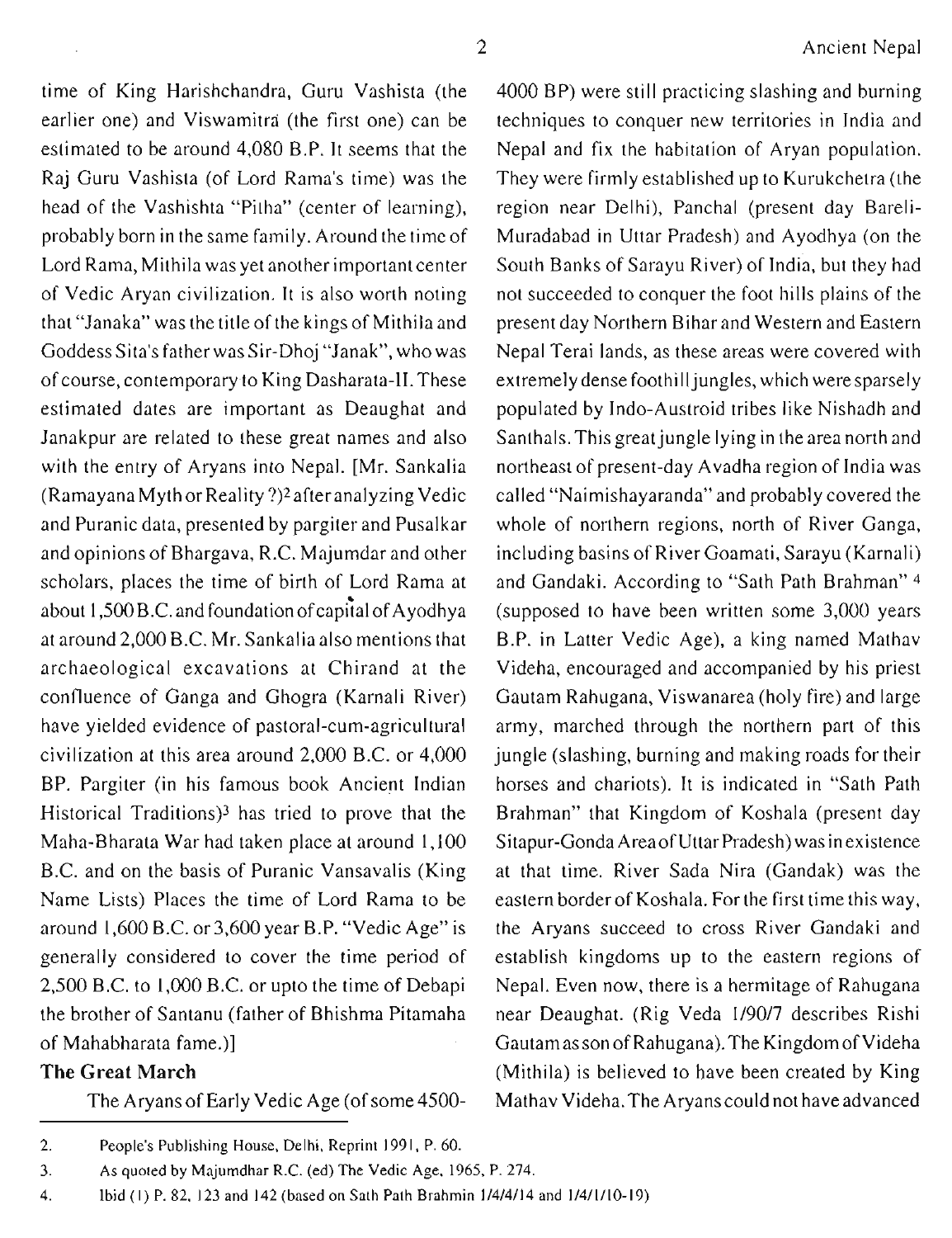The Vedic-Aryan ..... **3** 

upto this land, without the support of Lord Shiva-the supreme Lord of Kiratas of their time (who was regarded as the incarnation ofLord Rudra, the Early-Vedic God of Cosmic Energy).

No reliable time estimates of Mathav Videha and Gautam Rahugana are available, but Radha Kumud Mukherjee<sup>5</sup> writes that it should be only after 2,500 B.C., because, they had marched from the banks of (now lost) River Saraswoti during Rig-Vedic time. By this time, the Aryans in North-West India had already consolidated their power. Their Vedic civilization was flourishing and they were ready to expand more towards the yet un-conquered dense jungle areas of the North-East. But, there is yet another theory in particular,6 which explains as to why the Rig-Vedic Aryans of Saraswoti River basins, had to migrate towards the north-east. According to the scientific studies (conducted by ISRO, Bhaba Atomic Research Center and others in India) it is established that due tosome great geological changes, the most important river for Vedic Aryans viz. River Saraswoti, hadstartedvanishing. It's waterwas already being "captured" by River Chambal and than by River Jamuna. Scientists and Geologists like K.S. Valdya believe that River Saraswoti had dried-up during 2500-1700 years B.C. (Sath Path Brahman also indicates of flooding, probably of Jamuna and of some geological changes).

Thus, this Vedic Civilization, which was flourishing after the fall of Harappa-Mohen-Jo-Daro Civilization, was in danger of being extinct. To avoid this potential disaster, the Rig-Vedic Aryans had to move-on towards the basins of River Jamuna and than towards the basins ofRiver Sarayu (Karnali) and Sada-Nira (Gandaki). It is logical to think that the pioneers like King Mathab Videha and Gautama Rahugana had taken-up this job.

It seems that even slightly before the time of King Mathab Videha, great Aryan sages had started coming to Central Himalayas for meditation and to please Lord Shiva of their time. But, only after the time of King Mathab Videha, it seems that the areas north of present day Deaughat, had been declared as Hari-Har Kchetra (the joint place of Lord Vishnu and Lord Shiva). It seems that, even before the time of King Videha, many famous sages of Vedic times, had their hermitages in the mountainous regions of upper Gandaki Basins. According to Skandha Purana,' Goddess Parvati had paid respect to famous sages like Marichi, Pulaha, Narada and Angira etc. (the original ones or their incarnations or successors) in their hermitages in the high Himalayas of Western Nepal. It is highly probable that by this time, Deaughat had also become the base for sages who wanted to meditate in the high Himalayas.

According to Vayu Purana,<sup>8</sup> king Divo-dasa was ruling North Western India, when the marriage ofLordShivawith Parvati (notwith Sati, thedaughter ofDakshya Prajapati-11) tookplace (on theauspicious day of Akshyaya Tritiya). According to Matsya Purna,9 king Divo-dasa was borned in Puru Vansa (dynasty), and was in 38th generation after Baibaswata Manu. This Manu himself was some 66-generation before Lord Rama. Therefore, Baibaswata Manu's time can be estimated at 2,820 B.C. or 4,820 B.P. (assuming that an average of 20 years can be given to

**<sup>5.</sup> Mr. Mukherjee estimates the starting time of (creation of older part of) Rig-Veda at 2500 BC. (Hindu Savyata. Raj Kamal Publication, Delhi-Patna, 1996, P. 82.** 

*<sup>6.</sup>* **"Saraswoti KO Sataha Per Lane Ki Tayari" Kadamabani, India. June, 2000.** 

**<sup>7.</sup> Himbat Khanda, (Nepali). Edited by Yogi Nara Hari Nath, Mrigasthali, Kathmandu. B.S. 2013, P. 95-97.** 

**<sup>8.</sup> Diamond Pocket Books. Edited by Dr. Vinay, Delhi, P. 126** 

**<sup>9.</sup> Edited by Sri Ram Sharma, Shanskritic Sansthan, Barelly, India, 1st Pan, 1989, P. 241-243.**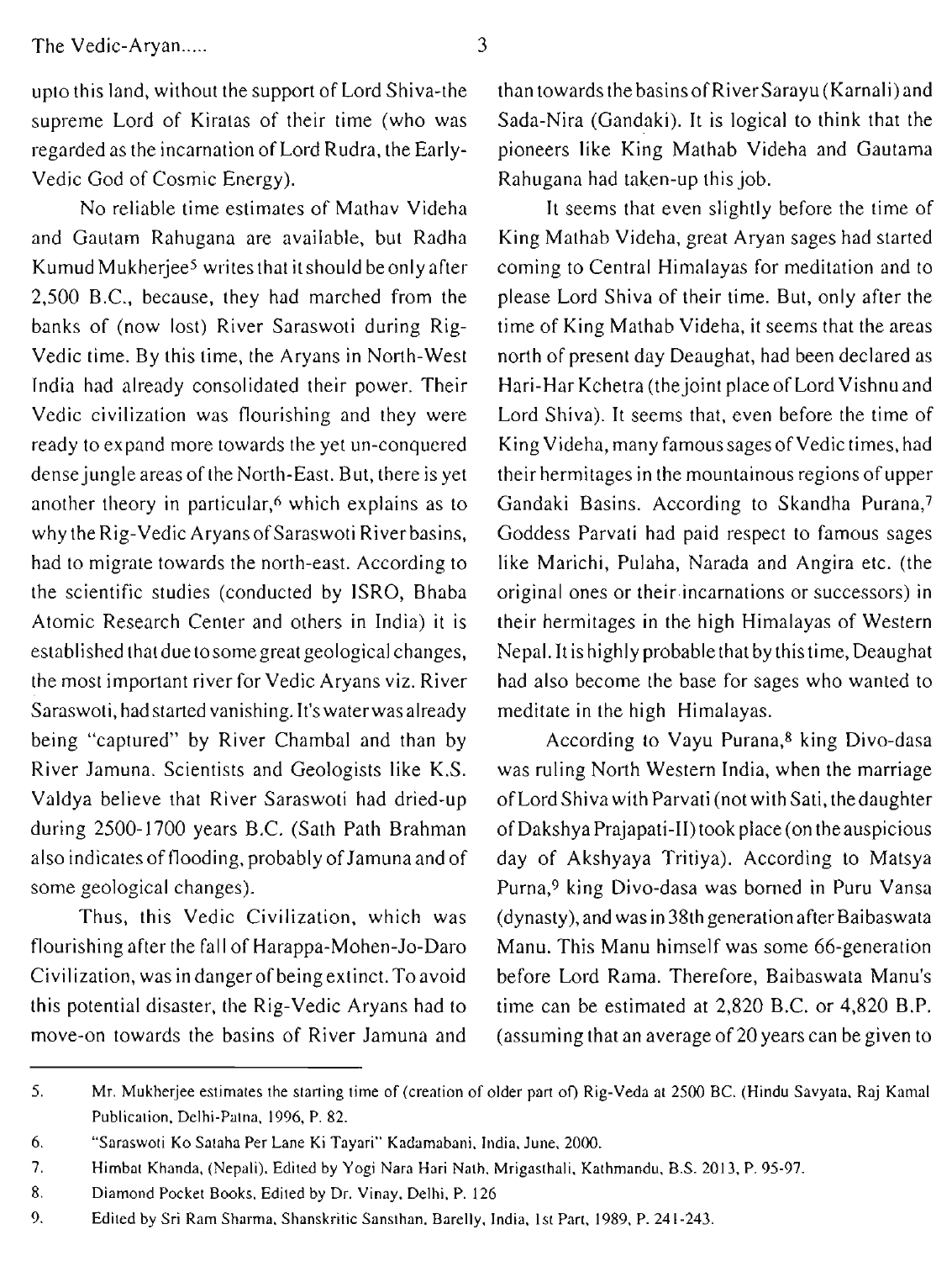the rule of one king). King Divo-dasa can be placed some 760 years after the Baibaswata Manu (or some 4060 years B.P.).Therefore, Lord Shiva and Goddess Parvati's time can be estimated at 4,100 to 4,200 years B.P. or slightly before time when Gautama Rahugana and King Mathav Videha had entered Nepal Himal foothill jungles and reached upto present day Janakpur. It seems that King Videha had the blessings of Lord Shiva. It is important to note that Lord Rama and Lord Krishna were great devotees of Lord Shiva. (During Middle Rig-Vedic Age and Latter Vedic Age the importance of Early Rig-Vedic God Indra had greatly diminished and very high importance was being given to Lord Shiva.)

# DID (The Aryan clan of) Urus Enter Nepal Before Rig-Vedic Aryans?

But there is yet another completely (so far) unnoticed Puranic record about the entry of the Aryans into Nepal and India. It is indicated from Skanda Purana (Manas Khanda)<sup>10</sup> that an ancient Pre-Vedic Aryan clan of Urus might have alsoentered Tibet and than to Far-Western Nepal via Uru Parvat (present day Urai Pass in Bajhang District of Nepal), probably even before the time of Lord Shiva and Goddess Parvati. The name Uru Parvart indicates that "Urus" had lived there even before the time of king Mandhata and king Dilip. Pre-Vedic sage "Pulaha" is said to have invited River Sita (West Seti River) from Urai Parvat Pulaha is said to be "Manasa Putra" (spiritual son) of Lord Brahma and as ancient as "Marachi" (the earliest Aryan Sage of West Asia). Bhagwan Dattatraya (who was descendent of Pulaha) also seems to be very familiar with present day

Kumaun and Bajhang-Doti Area, as he describes the ancient trek route to Mansarovara via Urai Pass and Lipulekh Pass. According to Kurma Purana,<sup>11</sup> the great clan of Urus (Uru Jana) were dissidents of Chachkus Manu, who himself was dissident of Emperor Uttan Pada probably of Central or West Asia. (Puru is said to be one of the brothers of Uru.) Raja Benaand Prithu were also borned in Uru Dynasty probably in theareawestofPamir. DakshyaPrajapati-I1 (fatherofsati Devi) was alsoadissident of Emperor Prithu. The Grand Mother of Dakshya Prajapati-I1 is described as the "daughter of the sea". Dakshya Prajapati-11, is said to be the son of ten Prachetash Kings and their wife Marisha. (Was it a case of polyandry?) He had performed infamous "Yagna", somewhere behind the "Himabana" (Himalayas)<sup>12</sup>. Kurma Puranal3 mentions sages Kratu, Swati and Angiras also to be the sons of Uru and his wife Ayagnye. Before the time of Dakshya Prajapati-11, Sushil (the great grandson of Emperor Prithu) had became hermit and had gone to Himalayas for meditation<sup>14</sup> (probably from present day Afganisthan.) This Puranic record is in line with Dr. Harnley's view<sup>15</sup> that some Aryans of Iela Vansa (Moon Dynasty) had entered India after crossing Himalayan passes, except that Puru Jana were not from "lela Vansha'.

## The Aborigineous Naga-Kiratas, (Indo-Austriod) Nishadhas-Santhals and Yakshyas **(of** Shaka-Khasa Sub-Race)

The Indo-Austroid sub-races broadly termed as "Nishadhas' in Puranas, controlled the Nepal Himalayan foothill jungles around Rig-Vedic times

<sup>10.</sup> Edited by Prof. Gopal Dutta Pandey, Sri Nityananda Smarak Samiti, Varanasi, 1989, P. 546-547.

**<sup>11.</sup> Kurma Purananka, Kalyan 7111, Geeta Press, Gorakhpur, 1997, P. 73.** 

**<sup>12.</sup> lbid (8) P. 49.** 

**<sup>13.</sup> Ibid (I I) P. 73.** 

**<sup>14.</sup> Ibid (I 1) P. 73.** 

**IS. Ibid (I) P. 126**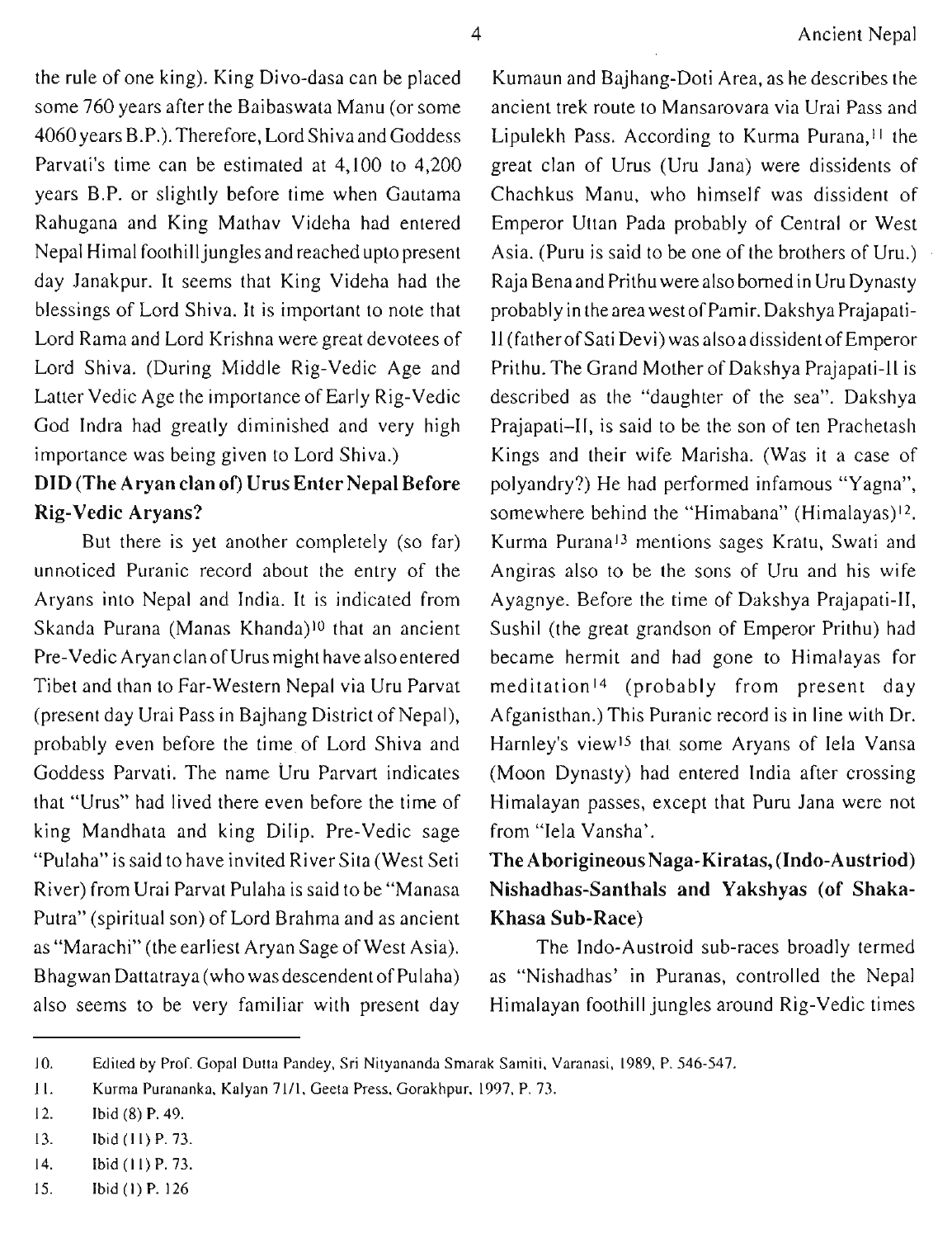and Santhals controlled the more eastern parts of these lands. The Puranic descriptions of these people exactly fit with anthropological features of Indo-Austroid people, i.e. broad nose, blackish complexion, thick lips etc. According to Dr. R.C. Majumdar (Prachin Bharata)l6 the existence of human being in the Indian sub-continent right from the Palaeolithic age has been established. The findings of the fossilized remains of Ramapithecus mostly in the Siwalic Hills of Pakistan, India and Nepal suggest the evolution of the man in this sub-continent itself. The fossilized tooth of a Ramapithecus found by joint team of American and Nepalese anthropologists in 1980, in Tinau (Butwal) area of Nepal were found to be 9.0- 9.5 million years old and second oldest in the world<sup>17</sup>. The oldest remains of the prehistoric man in the Indian Sub-continent has been found in Punjab in between the banks of River Sindh and River Jhelam, which was recorded to be half million yearold. Many stone weapons of Palaeolithic and Neolithic age have also been found mostly in South India, Jammu, Punjab, Rajasthan, Gujrat, Bengal and Bihar, etc. On the basis of these findings, Dr. Majumdar<sup>18</sup> concludes that by the end of fourth ice age (just before 10,000 years B.P.) the human existence was spread all over India and Himalayan foot-hills (except in the extremely densejungles in the basin plains surrounded by River Ganga and River Jamuna). But in case of the foothill jungles and dunes of Sarayu (Karnali), Sada Nira (Gandaki) and Koshi (Kausiki) and lower basins of these rivers, there seem to have been very sparsely

spread population of Kiratas, Nishadhs and Santhals, in the Neolithic age.

There seems to have been a small population of "Homo Erectus" and latter on of "Homo-Sapiens" (of 300,000 to40,000 years B.P.) in Churea Hills and lower valleys of Mahabharat Range of Kumaun and Nepal. They may be the ancestors of Rawutes, Kusundas and Chepangs and the like. So far, only the stone weapons found in Bardia is proved to be of "Pre-Chelian" type of some 500.000 years B.P. The stone tools found in Budhanilkantha and Dhobi-Khola Area of Kathmandu Valley are categorized as of Govi (Monogolian) type and European (Mustare) type of middle palaeolithic age (some 300,000 to 40,000 years B.P.) In the neolithic age (10,000 to 6,000 years B.P) the population of the true ancestors of modern men seem to have (very thinly) spread all over Nepal. Neolithic (stone) tools have been found in Dang Valley, Luvu (Lalitpur), Naval Parasi, Kavrepalanchowk, Palpa, Sankhuwashava, Morang and Jhapa. The archaeological investigations in Far Western Hills and foot hill plains are not carried-out yet. But the probability of finding palaeolithic and neolithic tools there, is very high. In this context, the findings of cave paintings of Dal Bandha village<sup>19</sup> in Almoda District of Kumaun (adjoining Far Western Nepal) are important. This cave painting is proved to be 25 to 30 thousand years old. In the opinion of Mr. Davral<sup>20</sup> the proto-austroid people and Naga-Kiratas existed in Kumaun andGadhwal Hills around this time period.

**<sup>16.</sup> Moti Lal Banarisidas, Delhi. 1995. P. 3** 

**<sup>17.</sup> Munthe, J., Dongol, B. Hutchison, J.H., Kean W.F, Munthe, K.Q West, R.M.-1983 New Fossil discoveries fromthe Miocene of Nepal include a Hominoid-Nature vol. 303. 26 May.** 

**<sup>18.</sup> Ibid (16) P. 3** 

**<sup>19.</sup> Rock Paintings in Kumaun, Man and Environment, Vol. 2, P. 75-77 (Quoted by Rekha Thapaliya, Prachin Madhya Himalaya, Northern Book Centre, Delhi. 1991, P. 33)** 

**<sup>20</sup> S.P. Davral, Uttarakhanda Ka Itihas, 1973. P 113.**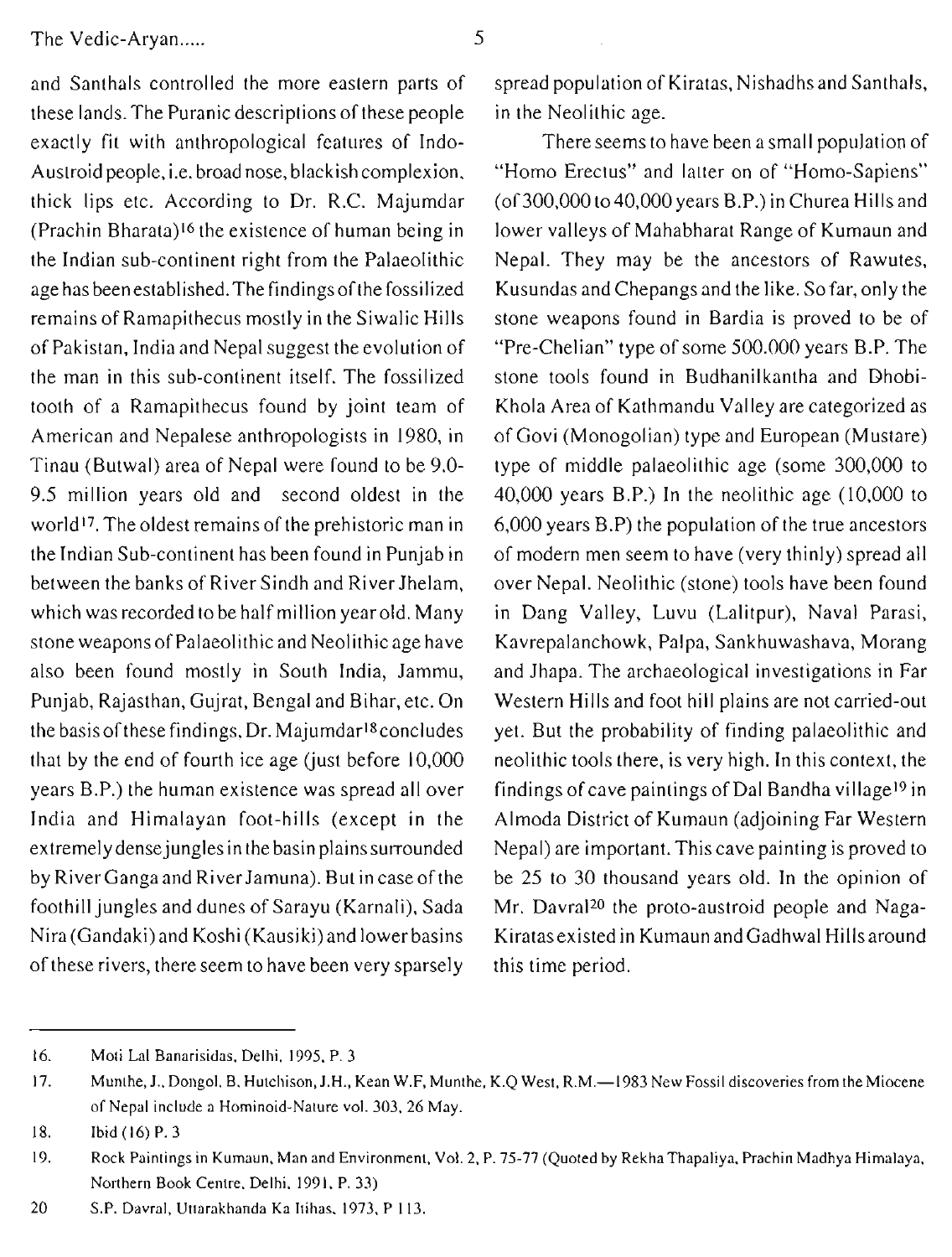written that the settlements of "Aagneya" people (proto-austroid Nishadhas and Santhals) were like islands in the sea. They used to live in small openings by the banks of the rivers in Western and Eastern Nepal foothill jungles. Famous author Rahul Shankrityana22 writes that the Kiratas were living in the mountainous and hilly regions north of River Ganga. They used to come to lower part of the jungles (mostly in the winter months) even up-to the downstream banks of River Ghagra and smaller tributary rivers (of River Ganga) like Mangai. Here, they used to have frequent battles with Nishadhas, mostly for the control of hunting grounds. By 2,500 B.C. or so, the Nishadhas were using copper weapons and therefore, coulddrive-away the later stoneage Kiratas towards the north. It was possible because Damils or Dravids (described as "Panis" in Rig-Veda) were supplying Nishadhes with copper weapons in exchange of ivory and other forest based products. (The "Panis" were visiting them in their trading sailboats from their outer trade posts like Kashi Grama (present day city of Varanasi). The Nishadhas used to take young Kirati girls as war prisoners and because of these Kirati girls, new hybrid tribes like "Tharus" came into existence in Nishada controlled foothill jungle settlements. Latter on, when Aryans came invading, it was proved that the Nishadhas were no match to Aryans with cavalry, chariots and superior bronze weapons. (The mobility of Aryans with horses had always been an important factor in the battles.) The frequent battles with Kiratas needed huge quantity of copper weapons for Nishadhas. This explains as to why many copper-bronzeaxes, swords, harpoons etc. of this age, were found in the deltas of

Famous historian Late Baburam Acharya21 has

River Ganga and River Jamuna, as against, very little neolithic (stone) weapons found here23.

The "Kirata" is a term broadly used by Vedic Aryans for the Mongolic people living in the middle Himalayan valleys and lower foothills (Sivalik or Chure hills).These Mongolic people had hundreds of kings and fortresses all over Himalayas. Kinnar Kiratas of Western Himalayas (and probably) Naga-Kiratas of Kumaun-Doti (Manas-Khanda) and Hari-Hara Kchetra (Gandaki Basin), also had to fight with Vedic Aryans. The famous war between Kiratemperor Sambara and king Divo-das of Sindhu-Saraswoti Rigion is described even in Rigveda. Lord Indra is highly praised in the Rig-Veda for helping King Divo-dasa in this famous war. Sage Bharadwaja was Divo-dasa's royal priest. He had ordered the King, to eliminate Kiratas and keep fighting till the time not a single Kirata is in existence in the northern frontier of Sapta Sindhu (Jammu Kashmir and Himanchal of present day). This is how the Aryans of Early Rig-Vedic times kept on moving towards the east, fighting both with Kiratas as well as Nishadhas. It seems that latter on, the Kinnar-Kiratas and Naga-Kiratas had become more friendly with Aryans as their common enemies were Nishadhas. (After the defeat of great Kirata Emperor Sambara, the Nishadhas were the main enemies of Aryans.) Aryans must have realized this and by accepting Kiratas' Supreme God Lord Shiva as their own, developed friendly ties with Kiratas. The Vedic Aryans could not have reached upto Mithila without the support of Kiratas. This is clear and simple.

### **The Yakshayas of Manas-Khanda And Harihar-Kchetra**

Padma Purana (Shristhi Khanda) and Skandha

**<sup>21.</sup>** Purnima. Issue # 4. Kathmandu.

**<sup>22.</sup>** Kanaila Ki Katha, Kitab Mahal, Delhi, 1990, P. 4-9.

**<sup>23.</sup>** Majumdhar, Ibid (16) P. 3.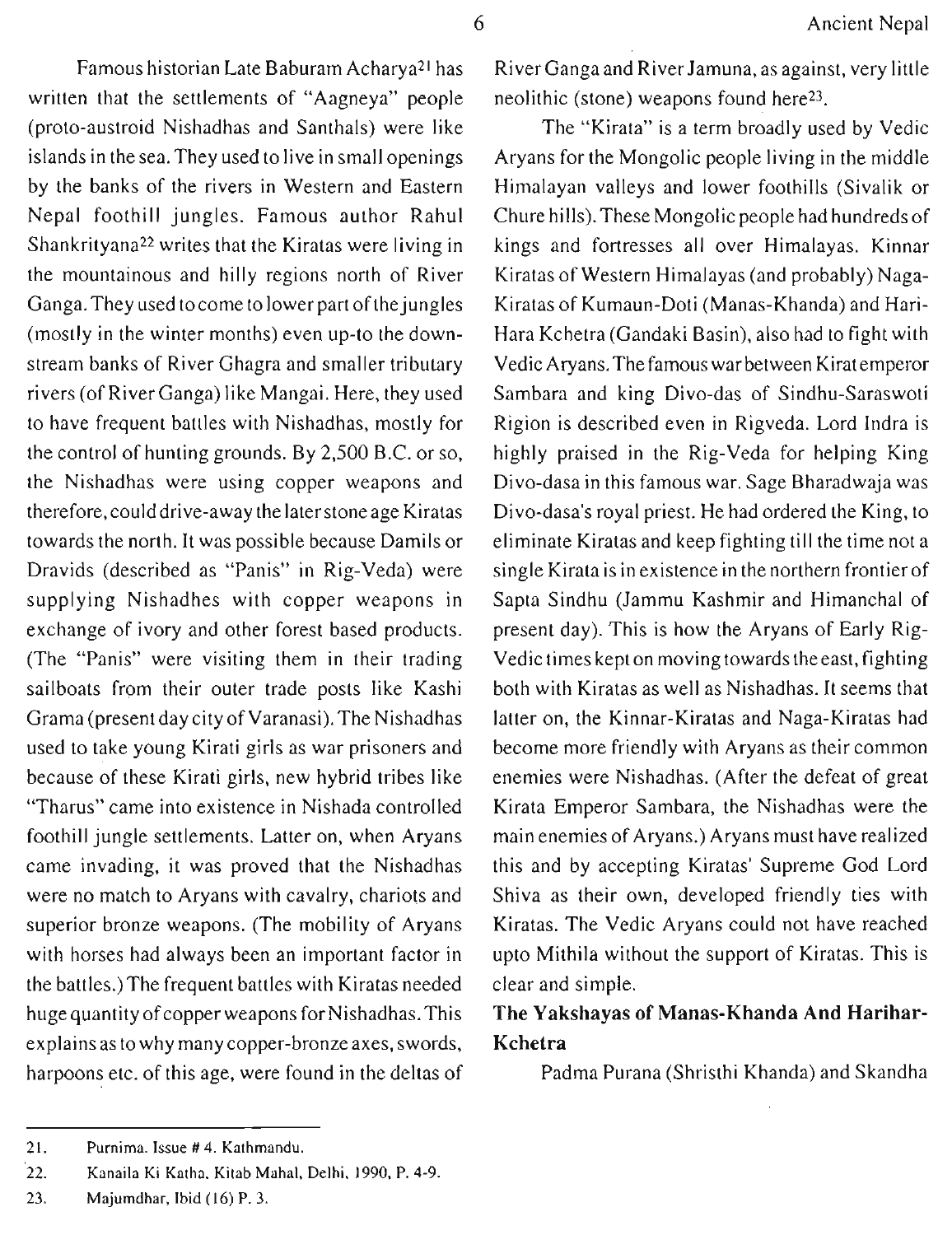Nepal. These Khasas may be descendents of Ya- surrounding areas of West and Far Western Nepal. Khasas (Yakshyas) who probably were different  $\qquad \qquad$  According to Atkinson,<sup>28</sup>till the time of Ashoka from Sri Pali or Jalandhari Khashas who established the Great, the "Khasas" were called Yakshyas. (The a big Kingdom in Jumla-Dullu during 12th to 14th "Khasas" are called "Kassites" by Greek historians century A.D. From these descriptions, it seems that and are believed to be a branch of great Shaka sub-Yakshyas had entered Nepal slightly before Vedic race, of West and Central Asia, belong originally to Aryans. It is also important to note that according to caucasoid race.) It seems that in those days Kailash-Varaha Purana (the present day version is supposed Mana Soravara was a great cultural, religious as well to have been compiled and re-written in 12thcentury), as political center and thecontemporary aborigineous the two sons of Yakshya King (Kubera) were living people of Upper Mustang seem to have very close in the upper part of Mustang, who were cursed to contacts with Yakshyas, Rakshyas and Kiratas of **becomeimmobile(poeticsymbolicallyintheformof** Manas Khanda, where Supreme God, Lord Shiva trees). Kagbeni (in the famous trekking route of was presiding. ("Kubera" seems to be the title of the Upper Mustang) is also described as Yakshya Tirtha kings of Yakshyas). According to the original part of in the Puranas. These mythological descriptions Vyayu Purana,29 the Kubera of Lord Shiva's time, in indicate the possibility of the presence of Yakshya "Baibaswata Manwantar", had already a very large princes and commanders of Lord Kubera in Upper empire. His famous commander Mani Bhadra was Mustang some 4,000-4,500 years B.P. It is quite ruling from his capital situated at Chandra Prava

Purana (Manas-Khanda) <sup>24</sup> gives detail description possible that Yakshyas had conquered this area and of the presence of Yakshyas, Guihayakas and annexed this part of Nepal in their Kingdom. Vayu Rakshyas in and around Manasaravoar- Mr. Kailash Purana26 which is supposed to be oldest among the area of Tibet. This area was called Swarna Bhumi Puranas (original parts written during the times of (Land of Gold) as well as Manash Khanda. The King Abhiseem Krishna who was only 5 generations Lower part of Manash-Khanda comprised of present after King Youdhisthira) describes about the rule of day Kumaun and Greater Doti bordering River Kamali the Yakshya commander Mani Bhadra in Eastern in the east. Mt. Malika of present day Bajura District Tibet. Some scholars believe that "Yakkha" Dewans is said to be the "heap of wealth" of Kubera, where are the descendents of Yakshyas of Tibet. Gopal the temple of Sati Devi (Mallika) was situated.<sup>25</sup> Dewan<sup>27</sup> writes that the Yakshyas were driven to Nearby this place, was the capital of King Kubera Nepal by Khams (Khampas or Kham-Mangars?)and also called "City of Gold" (Kanchan Puri according Chongs of Tibet. There may be some archeological to Vyau Purana). Khaptad Plateau of Far-Western evidence (to show Central Asian cultural remains of Nepal seems to be their cultural and religious center, Yakshyas and Khams or Huns ofTibet). They can be from where many Khasa clans had spread all over found also in the caves of Upper Mustang and

**27. Yalambar, Issue# 3. Kathmandu BS. 2050, P. 9-16.** 

**<sup>24.</sup> See "Tirtha-traya Mahatmya Sangraha" Geeta Pustakalaya and Shaileswari Guthi Seva Samiti. Silgadi Doti. Nepal. BS. 2051, P. 1-54 for details.** 

**<sup>25.</sup> lbid (24) P. 139.** 

**<sup>26.</sup> lbid (8) P. 61.** 

**<sup>28.</sup> Quoted by Mr. Badri Dutta Pandey (Kumaun Ka Itihas. Shayam Prakashan. Almoda. 1997, P. 534).** 

**<sup>29.</sup> lbid (8) P. 61.**